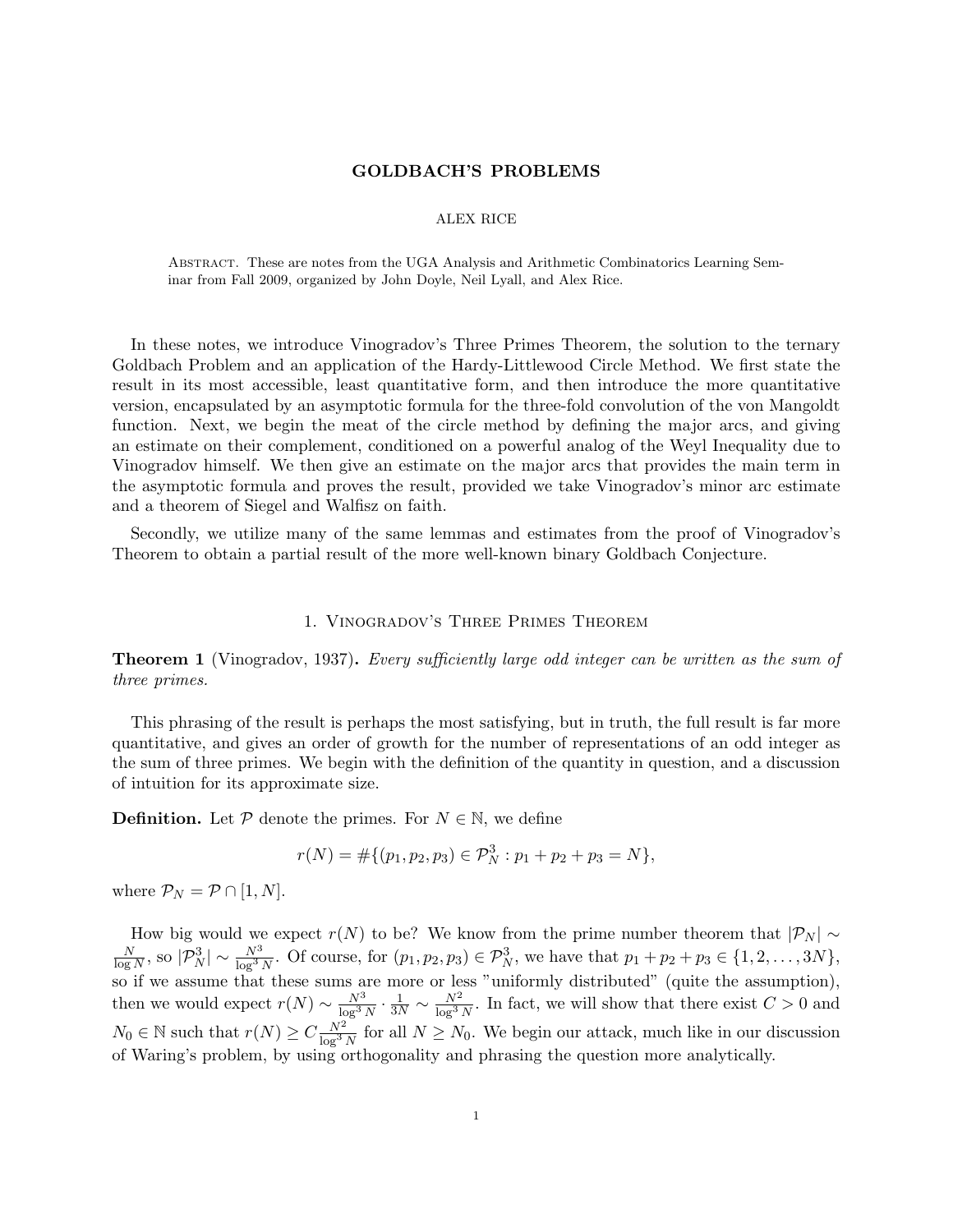**Definition.** For  $f: \mathbb{N} \to \mathbb{C}$ , we define  $f^* : \mathbb{N} \to \mathbb{C}$  by

$$
f^*(N) = \sum_{k_1 + k_2 + k_3 = N} f(k_1) f(k_2) f(k_3) = \int_0^1 (\widehat{f}_N(\alpha))^3 e^{2\pi i N \alpha} d\alpha,
$$
  

$$
\widehat{f}_N(\alpha) = \sum_{k=1}^N f(k) e^{-2\pi i k \alpha}.
$$

The first equality defines the notation, while the second equality follows from the orthogonality relation

$$
\int_0^1 e^{2\pi i k \alpha} d\alpha = \begin{cases} 1 & \text{if } k = 0 \\ 0 & \text{else} \end{cases}.
$$

We notice that  $f^*$  is non-negative real-valued as long as f is, and we also see that  $1^*_{\mathcal{P}}(N) = r(N)$ , but it will be beneficial for us to utilize slightly modified functions in place of  $1<sub>P</sub>$ .

**Definition.** We define  $q, \Lambda : \mathbb{N} \to [0, \infty)$  by

$$
g(n) = \begin{cases} \log p, & \text{if } n = p \in \mathcal{P} \\ 0, & \text{else} \end{cases}, \Lambda(n) = \begin{cases} \log p, & \text{if } n = p^k, p \in \mathcal{P}, k \in \mathbb{N} \\ 0, & \text{else} \end{cases}
$$

.

Λ is known as the "von Mangoldt function", and will ultimately be the function of concern. We see that

$$
g^*(N) = \sum_{p_1 + p_2 + p_3 = N} \log(p_1) \log(p_2) \log(p_3) \le r(N) \log^3 N,
$$

so it would suffice for us to show that there exist  $C > 0$  and  $N_0 \in \mathbb{N}$  such that  $g^*(N) \ge CN^2$  for all  $N \geq N_0$ . The following lemma shows that we can actually replace g with  $\Lambda$ .

**Lemma 1.** There exists a constant C such that  $|\Lambda^*(N) - g^*(N)| \leq CN^{\frac{3}{2}} \log N$  for all  $N \in \mathbb{N}$ .

Proof.

where

$$
|\Lambda^*(N) - g^*(N)|/6 \leq \sum_{\substack{p_1^{k_1} + p_2^{k_2} + p_3^{k_3} = N \\ k_1 \geq 2}} \log p_1 \log p_2 \log p_3
$$
  

$$
\leq \log N \sum_{\substack{p_1 \sqrt{N}, p_2 \leq N \\ p_1 \sqrt{N}, p_2 \leq N}} (\log_{p_1} N \log_{p_2} N)(\log p_1 \log p_2)
$$
  

$$
= \sum_{p_1 \sqrt{N}, p_2 \leq N} \log^3 N \leq CN^{\frac{3}{2}} \log N \text{ by the prime number theorem.}
$$

Our attention will now be focused on the von Mangoldt function, and since we're done comparing these convolutions, we will use the notation  $\mathcal{R}(N) = \Lambda^*(N)$ . The full result is encapsulated in the following asympotic formula for  $\mathcal{R}(N)$ , the derivation of which will be our ultimate goal.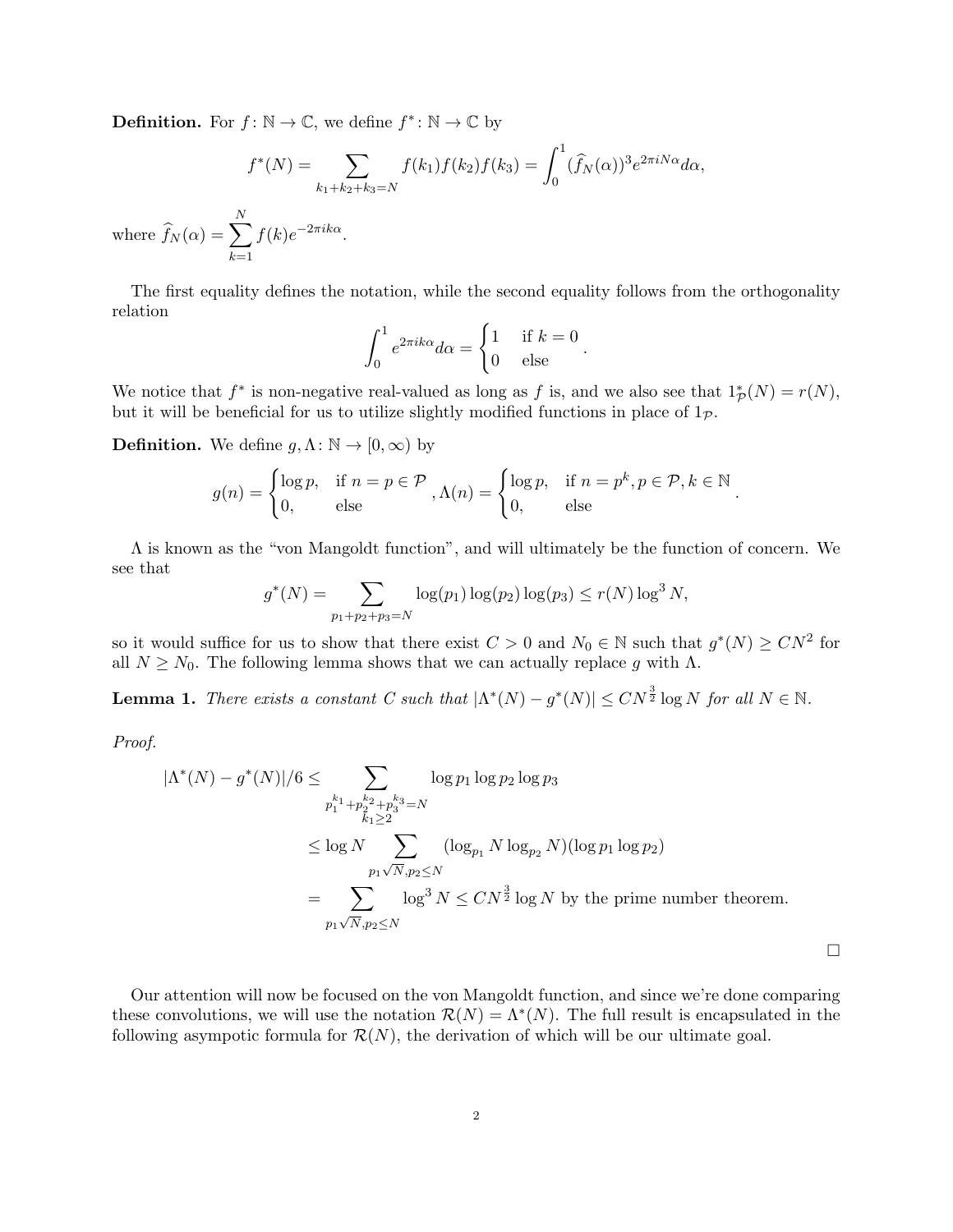**Theorem 2** (Vinogradov, Quantitative Restatement). For any fixed  $A > 0$ .

$$
\mathcal{R}(N) = \frac{\mathfrak{S}(N)}{2} N^2 + O(\frac{N^2}{\log^A N}),
$$

where

$$
\mathfrak{S}(N) = \prod_{p|N} (1 - \frac{1}{(p-1)^2}) \prod_{p\nmid N} (1 + \frac{1}{(p-1)^3}).
$$

We see that  $\mathfrak{S}(N) = 0$  for N even, but if we could show that  $\mathfrak{S}(N)$  is bounded uniformly above and below by positive constants for all odd  $N$ , then this formula would indeed yield a stronger result than previously stated. This turns out to be pretty easy.

#### Lemma 2.

$$
\frac{1}{2} < \frac{1}{\zeta(2)} \le \mathfrak{S}(N) \le \frac{2}{2 - \zeta(3)} < 3 \text{ for all } N \text{ odd.}
$$

Proof. The outermost inequalities were inserted for aesthetic purposes only, and follow from the fact that  $\zeta(2) = \frac{\pi^2}{6} < 2$ , and  $\zeta(3) \approx 1.2$ , so we turn our attention to the middle. For N odd,

$$
\frac{1}{\mathfrak{S}(N)} \le \prod_{p \ge 3} \left( \frac{1}{1 - \frac{1}{(p-1)^2}} \right) \le \prod_p \left( \frac{1}{1 - \frac{1}{p^2}} \right) = \zeta(2),
$$

and for all N,

$$
\frac{1}{\mathfrak{S}(N)} \ge \prod_{p} \left( \frac{1}{1 + \frac{1}{(p-1)^3}} \right) = \frac{1}{2} \cdot \prod_{p \ge 3} \left( \frac{1}{1 + \frac{1}{(p-1)^3}} \right) \ge \frac{1}{2} \cdot \prod_{p} \frac{1}{1 + \frac{1}{p^3}}
$$

$$
= \frac{1}{2} \sum_{k=1}^{\infty} \frac{(-1)^{\sum_{p} \text{ord}_p(k)}}{k^3} \ge \frac{1}{2} \left( 1 - \sum_{k=2}^{\infty} \frac{1}{k^3} \right) = \frac{2 - \zeta(3)}{2}.
$$

 $\Box$ 

Now our goal is more clear and we proceed with deriving the asymptotic formula via the Hardy-Littlewood Circle Method. For this, we must partition the circle into major and minor arcs, much like in Waring, where we thought of the major arcs as those points which were "close to rationals with small denominator." However, what we took as our meanings of "close" and "small denominator" were inspired by the Weyl Inequality and the range of denominators for which it provided a worthwhile estimate. The same will be the case here, but we need an analog to the Weyl Inequality in terms of the von Mangoldt function, and we will define the major and minor arcs appropriately based on that estimate.

**Lemma 3.** If 
$$
\alpha \in [0, 1]
$$
 and  $|\alpha - a/q| < 1/q^2$  for some  $q \in \mathbb{N}$  and  $(a, q) = 1$ , then  

$$
|\widehat{\Lambda}_N(\alpha)| \le C(Nq^{-\frac{1}{2}} + N^{\frac{4}{5}} + N^{\frac{1}{2}}q^{\frac{1}{2}}) \log^4 N
$$

for some absolute constant C.

Lemma 3 was Vinogradov's main achievement in proving this theorem unconditionally. Hardy and Littlewood attained the result in the 1920's, but they needed to assume the Generalized Riemann Hypothesis to get the required estimate on the minor arcs.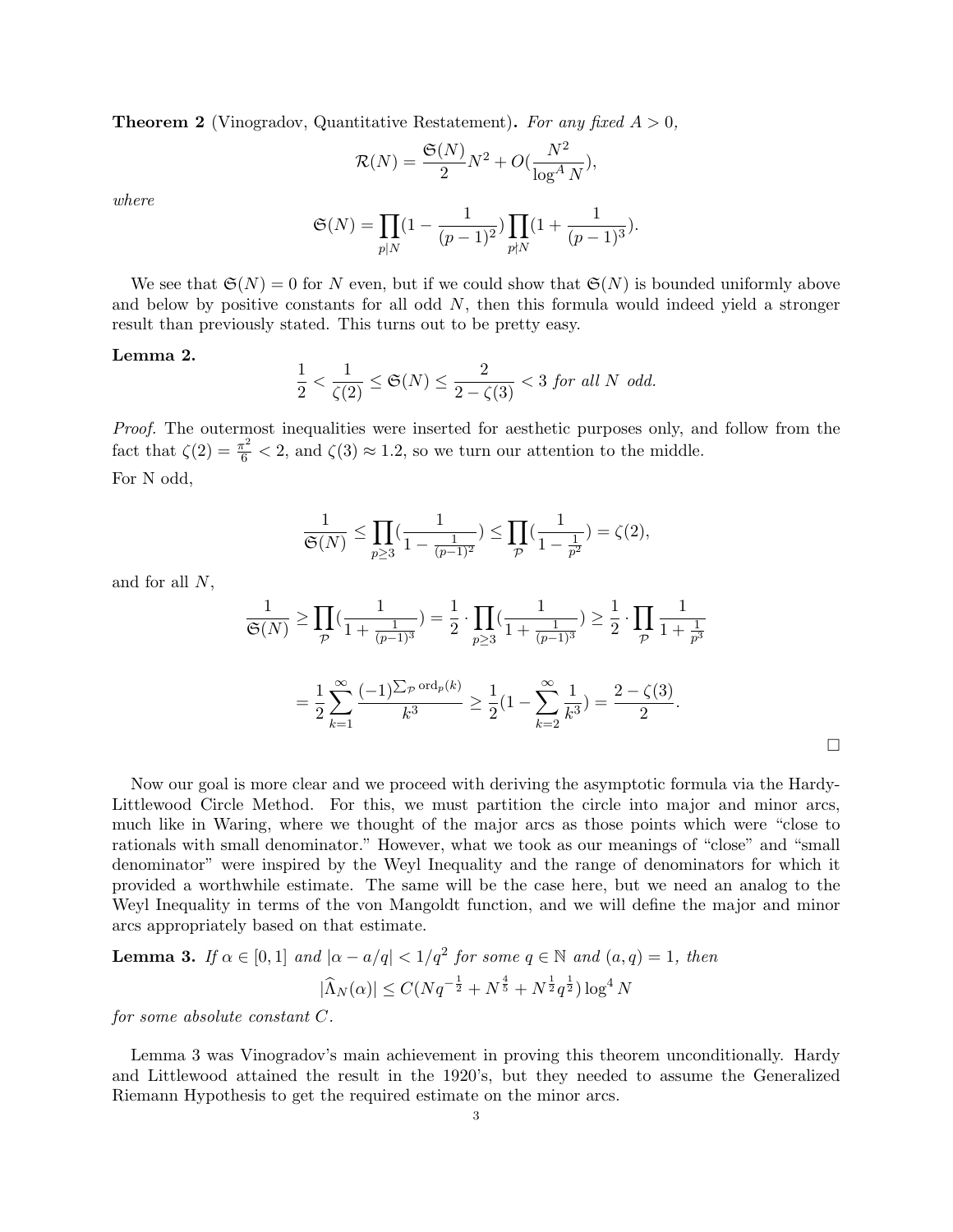**Corollary 4.** If we suppose further that, for a fixed  $B > 0$ ,  $\log^B N \le q \le \frac{N}{\log^B N}$ , then

$$
|\widehat{\Lambda}_N(\alpha)|\leq C\Big(\frac{N}{\log^\frac{B}{2} N}+N^{\frac{4}{5}}+\frac{N}{\log^\frac{B}{2} N}\Big)\log^4 N\leq C'\frac{N}{\log^{\frac{B}{2}-4} N}.
$$

Now, given a fixed  $A > 0$  as in Theorem 2, we set  $B = 2A + 10$  and we define the major and minor arcs as follows.

**Definition.** For  $(a, q) = 1$ , we define the arc

$$
\mathbf{M}_{\frac{a}{q}} = \{ \alpha \in [0,1] \mid |\alpha - \frac{a}{q}| < \frac{\log^B N}{N} \},
$$

the major arcs

$$
\mathfrak{M} = \bigcup_{q=1}^{\log^B N} \bigcup_{\substack{0 \leq a \leq q \\ (a,q)=1}} \mathbf{M}_{\frac{a}{q}},
$$

and the minor arcs

$$
\mathfrak{m}=[0,1]\setminus \mathfrak{M}.
$$

**Lemma 5.** For sufficiently large  $N$ ,  $\mathfrak{M}$  comprises a small portion of the circle and the individual arcs in M are pairwise disjoint.

*Proof.* The first part is clear from the definition, as the measure of  $\mathfrak{M}$  is at most  $\frac{2 \log^{3B} N}{N}$ . The second part requires only slightly more argument, so let's assume  $\alpha \in \mathbf{M}_{\frac{a}{q}} \cap \mathbf{M}_{\frac{a'}{q'}}$  with  $\frac{a}{q} \neq \frac{a'}{q'}$  $\frac{a'}{q'}\,,$ then we have

$$
\frac{1}{qq'}\leq |\frac{a}{q}-\frac{a'}{q'}|\leq |\alpha-\frac{a}{q}|+|\alpha-\frac{a'}{q'}|\leq \frac{2\log^BN}{N}
$$

which implies

$$
\max\{q, q'\} \ge \left(\frac{N}{2\log^B N}\right)^{1/2} > \log^B N
$$

for sufficiently large N, i.e. one of the original arcs was not in the collection of major arcs, since its corresponding denominator was too large.  $\Box$ 

The following estimate on the minor arcs follows almost immediately from the definition and Lemma 3.

Lemma 6. There exists a constant C such that

$$
|\widehat{\Lambda}_N(\alpha)| \leq C \frac{N}{\log^{\frac{B}{2}-4} N}
$$

for all  $\alpha \in \mathfrak{m}$ .

*Proof.* Fix  $\alpha \in \mathfrak{m}$ . By the Dirichlet Principle, there exists  $1 \leq q \leq \frac{N}{\log^B N}$  and  $(a, q) = 1$  with

$$
|\alpha - \frac{a}{q}| < \frac{\log^B N}{qN} \le \frac{1}{q^2}.
$$

But, since  $\alpha \in \mathfrak{m}$  and  $|\alpha - \frac{a}{a}|$  $\frac{a}{q}| < \frac{\log^B N}{N}$  $\frac{R^B N}{N}$ , we must have  $q > \log^B N$ .

Therefore, q lies in the required range for Corollary 4 and the estimate applies.  $\Box$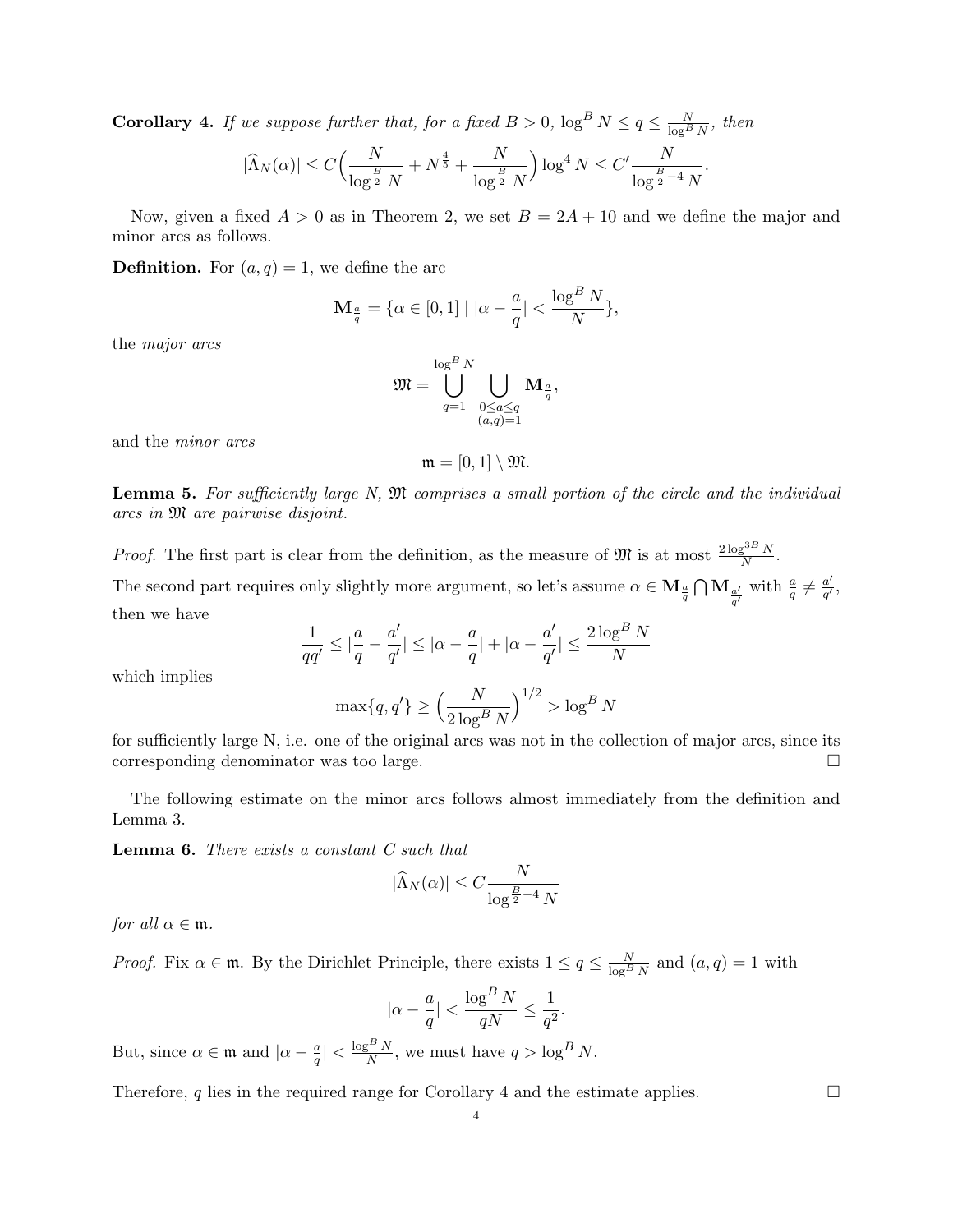Corollary 7.

$$
|\int_{\mathfrak{m}} (\widehat{\Lambda}_N(\alpha))^3 e^{2\pi i N \alpha} d\alpha| \leq C \frac{N^2}{\log^A N}.
$$

Proof. Recall Plancherel's Identity, which states in particular that

$$
\int_0^1 |\widehat{\Lambda}_N(\alpha)|^2 d\alpha = \sum_{k=1}^N |\Lambda(k)|^2.
$$

From this fact, Lemma 6, and the prime number theorem, we have

$$
\begin{split} |\int_{\mathfrak{m}} (\widehat{\Lambda}_{N}(\alpha))^{3} e^{2\pi i N \alpha} d\alpha| &\leq \int_{\mathfrak{m}} |\widehat{\Lambda}_{N}(\alpha)|^{3} d\alpha \leq C \frac{N}{\log^{\frac{B}{2}-4} N} \int_{0}^{1} |\widehat{\Lambda}_{N}(\alpha)|^{2} d\alpha \\ &= C \frac{N}{\log^{\frac{B}{2}-4} N} \sum_{k=1}^{N} |\Lambda(k)|^{2} \leq C' \frac{N}{\log^{\frac{B}{2}-4} N} \cdot N \log N \\ &= C' \frac{N^{2}}{\log^{\frac{B}{2}-5} N} = C' \frac{N^{2}}{\log^{A} N} .\end{split}
$$

 $\Box$ 

This tells us that the contribution from the minor arcs to the integral  $\mathcal{R}(N)$  can be absorbed into the error term from the asymptotic formula, so if we take Lemma 3 on faith, then we can turn our attention to the major arcs. In order to estimate the integral over the major arcs, we need to estimate  $\widehat{\Lambda}_N$  near rationals with small denominator, so it's only natural to begin by considering  $\Lambda_N$  at rationals with small denominator.

**Definition.** For  $N, r, q \in \mathbb{N}$ , we define

$$
\psi_N(r,q) = \sum_{\substack{1 \le k \le N \\ k \equiv r \pmod{q}}} \Lambda(k),
$$

and note that

$$
\widehat{\Lambda}_N(\frac{a}{q}) = \sum_{k=1}^N \Lambda(k) e^{-2\pi i k \frac{a}{q}} = \sum_{r=o}^{q-1} \sum_{\substack{1 \le k \le N \\ k \equiv r \pmod{q}}} \Lambda(k) e^{-2\pi i k \frac{a}{q}} = \sum_{r=o}^{q-1} \sum_{\substack{1 \le k \le N \\ k \equiv r \pmod{q}}} \Lambda(k) e^{-2\pi i r \frac{a}{q}} = \sum_{r=0}^{q-1} \psi_N(r, q) e^{-2\pi i r \frac{a}{q}}.
$$

To estimate this rephrased sum, we invoke a useful identity, which we will prove, and a famous theorem, which we will not.

**Lemma 8** (Siegel-Walfisz Theorem, 1936). If  $(r, q) = 1$  and  $1 \leq q \leq \log^B N$ , then there exists a constant  $c_B > 0$  such that

$$
\psi_N(r,q) = \frac{N}{\phi(q)} + O(Ne^{-c_B\sqrt{\log N}}).
$$

This is a quantitative strengthening of Dirichlet's Theorem on primes in arithmetic progressions. Roughly, it states that the primes are "evenly distributed" in the congruence classes coprime to q.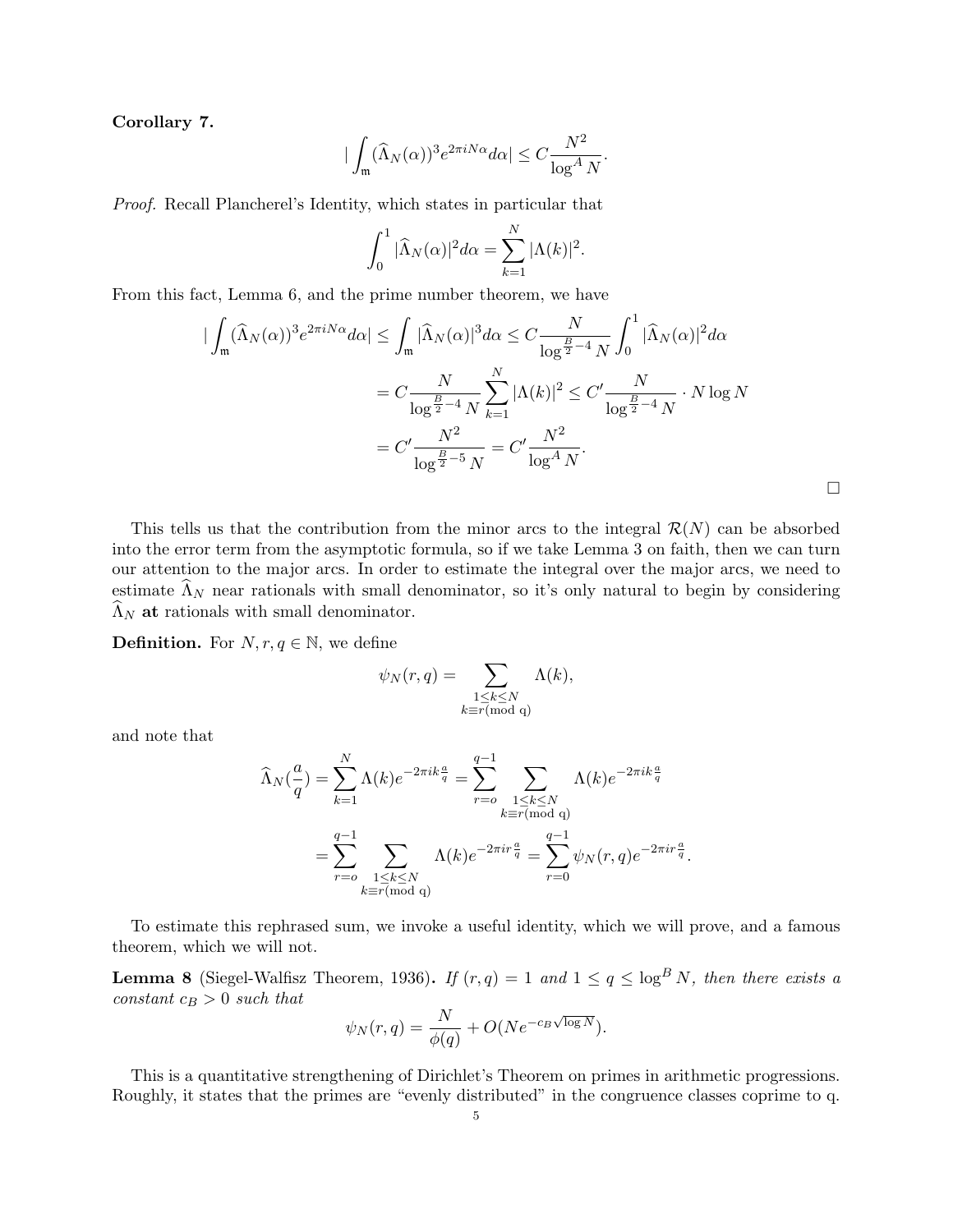**Lemma 9** (Ramanujan Sum). If  $(a, q) = 1$ , then

$$
\sum_{\substack{0 \le r \le q-1 \\ (r,q)=1}} e^{-2\pi ira/q} = \mu(q),
$$

where  $\mu(q)$  is the standard Möbius function.

Proof. Recall that

$$
\sum_{d|n} \mu(d) = \begin{cases} 1 & n = 1 \\ 0 & \text{else} \end{cases},
$$

so we can write

$$
\sum_{\substack{0 \le r \le q-1 \\ (r,q)=1}} e^{-2\pi i r a/q} = \sum_{r=0}^{q-1} \sum_{d | (r,q)} \mu(d) e^{-2\pi r a/q},
$$

which, after switching the order of summation, equals

$$
\sum_{d|q} \mu(d) \sum_{\substack{0 \le r \le q-1 \\ d|r}} e^{-2\pi ira/q} = \sum_{d|q} \mu(d) \sum_{l=0}^{\frac{q}{d}-1} e^{-2\pi ilda/q} \text{ (setting } r = ld)
$$

$$
= \sum_{d|q} \mu(d) \cdot \begin{cases} \frac{q}{d} & \text{if } d=q\\ 0 & \text{else} \end{cases} = \mu(q).
$$

Lemmas 8 and 9, plus a little additional elbow grease, yield the following estimate.

**Lemma 10.** If  $(a, q) = 1$  and  $1 \leq q \leq \log^B N$ , then there exists  $c_B > 0$  such that

$$
\widehat{\Lambda}_N\Big(\frac{a}{q}\Big) = \frac{\mu(q)}{\phi(q)}N + O(N e^{-c_B \sqrt{\log N}}).
$$

*Proof.* We first note that the primary contributions to the rewritten sum  $\widehat{\Lambda}_N(\frac{a}{q})$  $\frac{a}{q}$ ) come from classes  $r$  which are coprime to  $q$ . More specifically,

$$
\begin{aligned} |\sum_{\substack{0 \le r \le q-1 \\ (r,q) > 1}} \psi_N(r,q) e^{-2\pi i r a/q}| &\le \sum_{\substack{0 \le r \le q-1 \\ (r,q) > 1}} \sum_{\substack{1 \le k \le N \\ k \equiv r \pmod{q}}} \Lambda(k) &\le \sum_{\substack{p|q \\ p^k \le N}} \log p \\ p^k \le N} \\ &\le \sum_{p|q} (\log_p N)(\log p) = \log N \cdot \# \{p|q\} \le C \log^2 N. \end{aligned}
$$

Now we proceed by substituting in the results from the lemmas.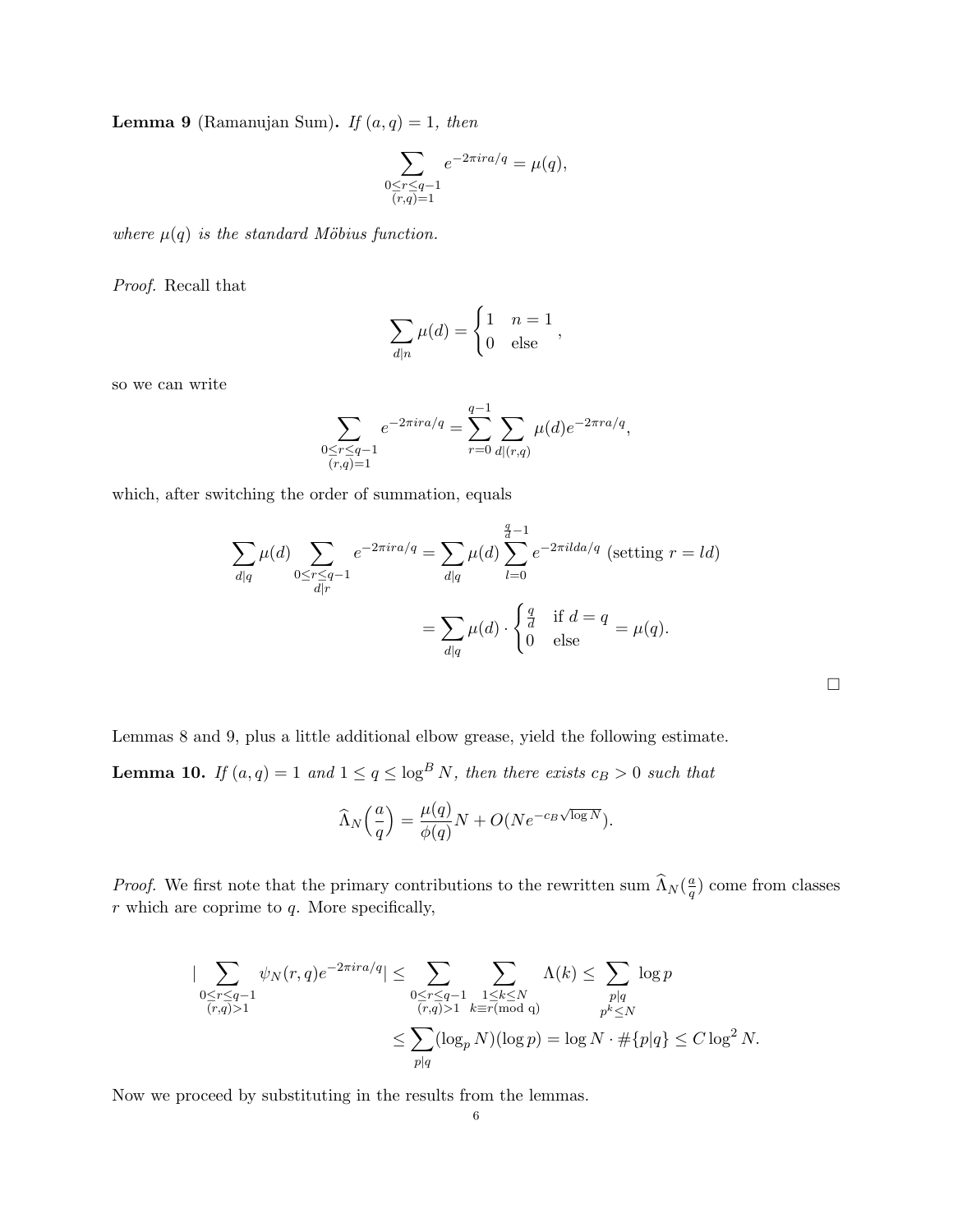$$
\begin{split}\n\widehat{\Lambda}_{N}\Big(\frac{a}{q}\Big) &= \sum_{r=0}^{q-1} \psi_{N}(r,q)e^{-2\pi ir\frac{a}{q}} = \sum_{\substack{0 \le r \le q-1 \\ (r,q)=1}} \psi_{N}(r,q)e^{-2\pi ir\frac{a}{q}} + \sum_{\substack{0 \le r \le q-1 \\ (r,q) > 1}} \psi_{N}(r,q)e^{-2\pi ir\frac{a}{q}} \\
&= \sum_{\substack{0 \le r \le q-1 \\ (r,q)=1}} \left(\frac{N}{\phi(q)} + O(Ne^{-c_{B}\sqrt{\log N}})\right)e^{-2\pi ir\frac{a}{q}} + O(\log^{2} N) \\
&= \frac{N}{\phi(q)} \sum_{\substack{0 \le r \le q-1 \\ (r,q)=1}} e^{-2\pi ir\frac{a}{q}} + O(qNe^{-c_{B}\sqrt{\log N}}) + O(\log^{2} N) \\
&= \frac{\mu(q)}{\phi(q)}N + O(Ne^{-c_{B}\sqrt{\log N}}).\n\end{split}
$$

In order to extend our estimate to all of the major arcs, we utilize the summation by parts formula

 $\Box$ 

$$
\sum_{k=1}^{N} a_k b_k = S_N b_{N+1} + \sum_{k=1}^{N} S_k (b_k - b_{k+1}), \text{ where } S_k = a_1 + a_2 + \dots + a_k,
$$

including the special case

$$
\sum_{k=1}^{N} b_k = Nb_{N+1} + \sum_{k=1}^{N} k(b_k - b_{k+1}).
$$

With these facts and Lemma 10, we get the following estimates for  $\widehat{\Lambda}_N$  on  $\mathfrak{M}$ .

**Lemma 11.** If  $\alpha = \frac{a}{q} + \beta$ ,  $(a,q) = 1$ ,  $1 \le q \le \log^B N$ , and  $|\beta| < \frac{\log^B N}{N}$  $\frac{S-N}{N}$ , then there exists  $c_B > 0$ such that

$$
\widehat{\Lambda}_N(\alpha) = \frac{\mu(q)}{\phi(q)} \nu_N(\beta) + O(N e^{-c_B \sqrt{\log N}}),
$$

where

$$
\nu_N(\beta) = \sum_{k=1}^N e^{-2\pi i N \beta}.
$$

Proof.

$$
\widehat{\Lambda}_N(\alpha) = \sum_{k=1}^N \Lambda(k) e^{-2\pi i k \frac{a}{q}} e^{-2\pi i k \beta},
$$

so setting  $a_k = \Lambda(k)e^{-2\pi i k \frac{a}{q}}$  and  $b_k = e^{-2\pi i k \beta}$  in the summation by parts formula, Lemma 10 yields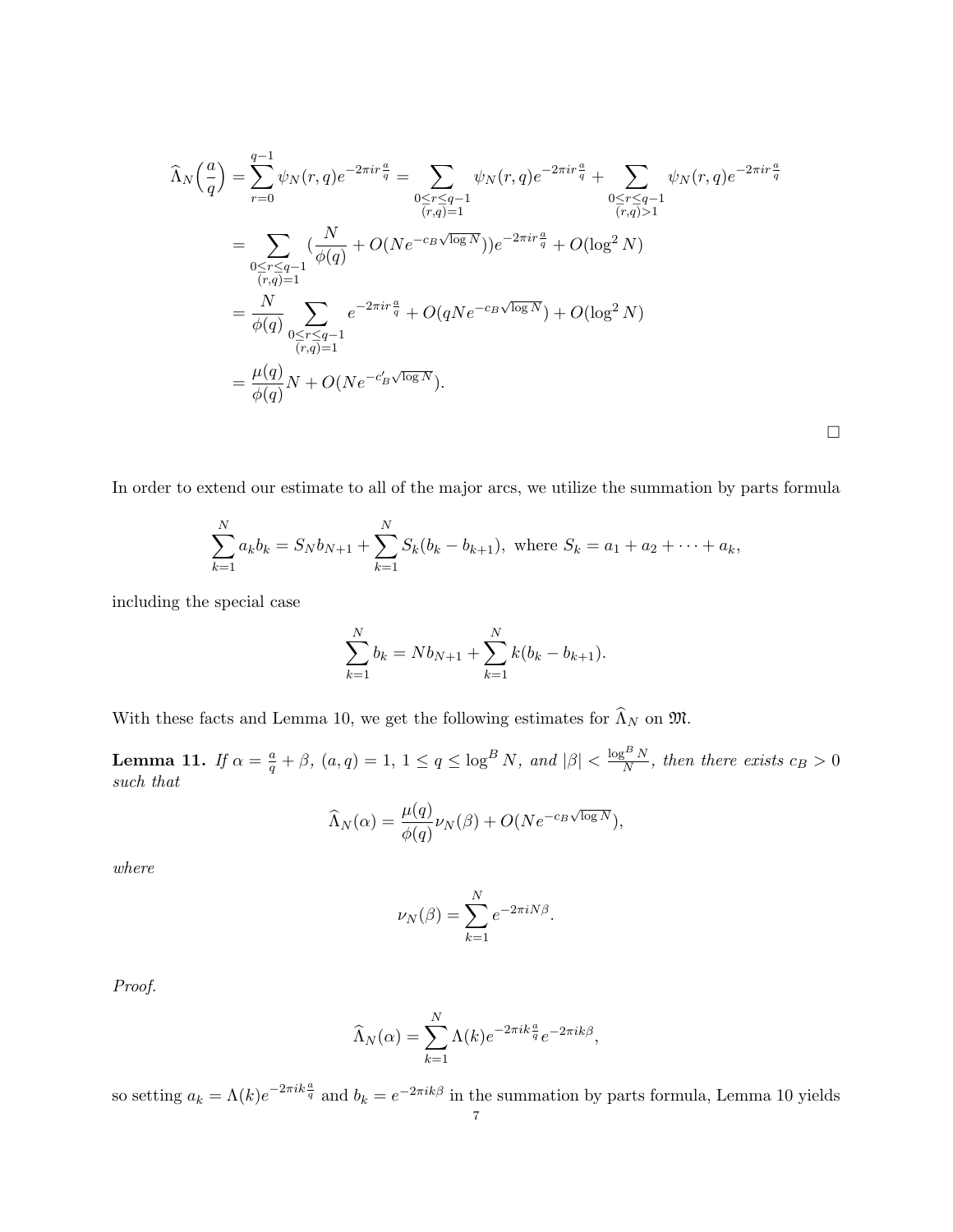$$
\begin{split}\n\widehat{\Lambda}_{N}(\alpha) &= \widehat{\Lambda}_{N}\left(\frac{a}{q}\right)e^{-2\pi i(N+1)\beta} + \sum_{k=1}^{N} \widehat{\Lambda}_{k}\left(\frac{a}{q}\right)\left(e^{-2\pi i k\beta} - e^{-2\pi i(k+1)\beta}\right) \\
&= \left(\frac{\mu(q)}{\phi(q)}N + O(Ne^{-c_{B}\sqrt{\log N}})\right)e^{-2\pi i(N+1)\beta} + \sum_{k=1}^{N} \left(\frac{\mu(q)}{\phi(q)}k + O(Ne^{-c_{B}\sqrt{\log N}})\right)\left(e^{-2\pi i k\beta} - e^{-2\pi i(k+1)\beta}\right) \\
&= \frac{\mu(q)}{\phi(q)}(Ne^{-2\pi i(N+1)\beta} + \sum_{k=1}^{N} k(e^{-2\pi i k\beta} - e^{-2\pi i(k+1)\beta})) \\
&+ O(Ne^{-c_{B}\sqrt{\log N}}) + \sum_{k=1}^{N} O(Ne^{-c_{B}\sqrt{\log N}})e^{-2\pi i k\beta}(1 - e^{2\pi i\beta}),\n\end{split}
$$

which, by the aforementioned special case of summation by parts and the fact that  $|1-e^{2\pi i\beta}| < C|\beta|$ and  $|\beta| < \frac{\log^B N}{N}$  $\frac{S-N}{N}$ , equals

$$
\frac{\mu(q)}{\phi(q)} \sum_{k=1}^{N} e^{-2\pi i k \beta} + O((1+|\beta|N)Ne^{-c_B\sqrt{\log N}}) = \frac{\mu(q)}{\phi(q)} \nu_N(\beta) + O((\log^B N)Ne^{-c_B\sqrt{\log N}})
$$

$$
= \frac{\mu(q)}{\phi(q)} \nu_N(\beta) + O(Ne^{-c_B'\sqrt{\log N}}).
$$

Corollary 12.

$$
\int_{\mathfrak{M}} (\widehat{\Lambda}_N(\alpha))^3 e^{2\pi i N \alpha} d\alpha = \sum_{q=1}^{\log^B N} \frac{\mu(q)}{\phi(q)^3} C_q(N) \int_{|\beta| < \frac{\log^B N}{N}} (\nu_N(\beta))^3 e^{2\pi i N \beta} d\beta + O(N^2 e^{-c_B \sqrt{\log N}}),
$$
\nwhere

 $wh$ 

$$
C_q(N) = \sum_{\substack{0 \le a \le q-1 \\ (a,q)=1}} e^{2\pi i Na/q}.
$$

Proof. For sufficiently large N, by Lemma 5,

$$
\int_{\mathfrak{M}} (\widehat{\Lambda}_N(\alpha))^3 e^{2\pi i N \alpha} d\alpha = \sum_{q=1}^{\log^B N} \sum_{\substack{0 \le a \le q-1 \\ (a,q)=1}} \int_{\mathbf{M}_{\frac{a}{q}}} (\widehat{\Lambda}_N(\alpha))^3 e^{2\pi i N \alpha} d\alpha
$$
\n
$$
= \sum_{q=1}^{\log^B N} \sum_{\substack{0 \le a \le q-1 \\ (a,q)=1}} \int_{|\beta| < \frac{\log^B N}{N}} (\frac{\mu(q)}{\phi(q)} \nu_N(\beta) + O(N e^{-c_B \sqrt{\log N}}))^3 e^{2\pi i N (a/q+\beta)} d\beta,
$$

which, after applying the binomial theorem to the error term and noting that  $\mu(q)^3 = \mu(q)$ , equals

$$
\sum_{q=1}^{\log^B N} \sum_{\substack{0 \le a \le q-1 \\ (a,q)=1}} \int_{|\beta| < \frac{\log^B N}{N}} \left( \frac{\mu(q)}{\phi(q)^3} (\nu_N(\beta))^3 + O(N^3 e^{-c_B \sqrt{\log N}}) \right) e^{2\pi i N (a/q+\beta)} d\beta
$$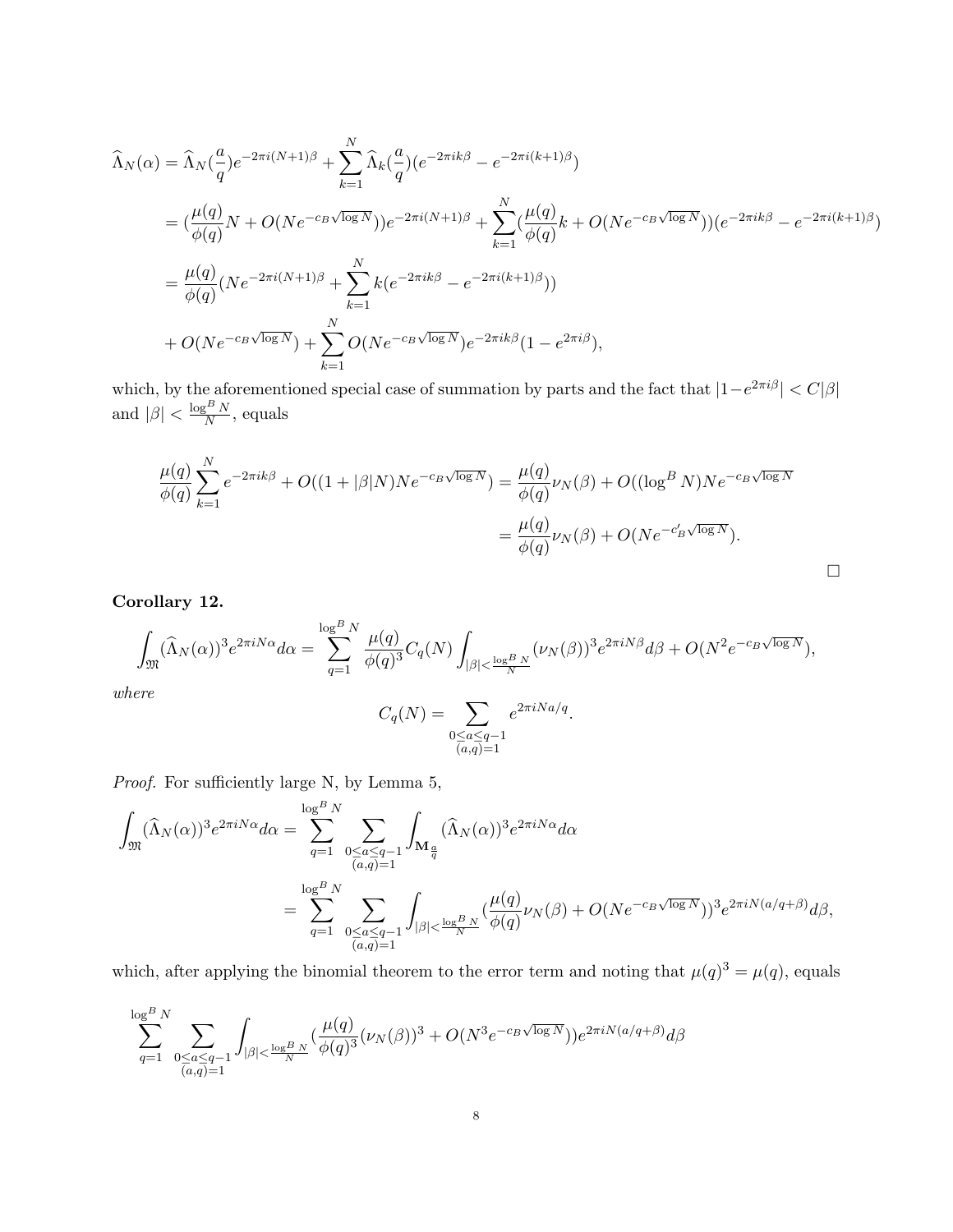$$
= \sum_{q=1}^{\log^{B} N} \frac{\mu(q)}{\phi(q)^{3}} \sum_{\substack{0 \le a \le q-1 \\ (a,q)=1}} e^{2\pi i N \frac{a}{q}} \int_{|\beta| < \frac{\log^{B} N}{N}} ((\nu_N(\beta))^3 + O(N^3 e^{-c_B \sqrt{\log N}})) e^{2\pi i N \beta} d\beta
$$
\n
$$
= \sum_{q=1}^{\log^{B} N} \frac{\mu(q)}{\phi(q)^{3}} C_q(N) \int_{|\beta| < \frac{\log^{B} N}{N}} (\nu_N(\beta))^3 e^{2\pi i N \beta} d\beta + O(N^2 (\log^{B} N) e^{-c_B \sqrt{\log N}})
$$
\n
$$
= \sum_{q=1}^{\log^{B} N} \frac{\mu(q)}{\phi(q)^{3}} C_q(N) \int_{|\beta| < \frac{\log^{B} N}{N}} (\nu_N(\beta))^3 e^{2\pi i N \beta} d\beta + O(N^2 e^{-c_B \sqrt{\log N}}).
$$

To make better sense of this estimate we use the following two lemmas, from which the asymptotic formula for  $\mathcal{R}(N)$  will follow.

### Lemma 13.

$$
\int_{|\beta| < \frac{\log B_N}{N}} (\nu_N(\beta))^3 e^{2\pi i N \beta} d\beta = \frac{N^2}{2} + O(\frac{N^2}{\log^{2B} N}).
$$

*Proof.* We first note that  $\int_0^1 (\nu_N(\beta))^3 e^{2\pi i N \beta} d\beta$  is simply the number of ways of writing N as the sum of three natural numbers  $(1^*_{\mathbb{N}}(N)$  in our previous notation). Once the first two natural numbers  $n_1, n_2$ , are chosen with  $2 \leq n_1 + n_2 \leq N - 1$ , then there is exactly one choice for the third natural number,  $n_3 = N - n_1 - n_2$ . Of course, for each  $2 \le k \le N - 1$ , there are exactly  $k - 1$  ways to write  $k = n_1 + n_2$ . In other words,

$$
\int_0^1 (\nu_N(\beta))^3 e^{2\pi i N \beta} d\beta = \sum_{k=2}^{N-1} k - 1 = \sum_{k=1}^{N-2} k = \frac{(N-2)(N-1)}{2} = \frac{N^2}{2} + O(N).
$$

Therefore, it will suffice to show

$$
\int_{|\beta|<\frac{\log B_N}{N}} (\nu_N(\beta))^3 e^{2\pi i N \beta} d\beta = \int_0^1 (\nu_N(\beta))^3 e^{2\pi i N \beta} d\beta + O(\frac{N^2}{\log^{2B} N}).
$$

Recall the following estimate on the geometric series, which we used in our discussion of Waring to prove the Weyl Inequality.

$$
|\nu_N(\beta)| = |\sum_{k=1}^N e^{-2\pi i k \beta}| \le \min\{N, \frac{1}{\|\beta\|}\} \le C \frac{N}{1 + N\|\beta\|},
$$
 where  $\|\beta\| = \min_{n \in \mathbb{Z}} |\beta - n|$ .

Applying this estimate, we have

$$
\begin{split} &|\int_{0}^{1}(\nu_{N}(\beta))^{3}e^{2\pi i N\beta}d\beta-\int_{|\beta|<\frac{\log B}{N}N}(\nu_{N}(\beta))^{3}e^{2\pi i N\beta}d\beta|\leq \int_{\frac{\log B}{N}N}^{1-\frac{\log B}{N}}|\nu_{N}(\beta)|^{3}d\beta\\ &\leq C\int_{\frac{\log B}{N}N}^{1-\frac{\log B}{N}}(\frac{N}{1+N\|\beta\|})^{3}d\beta=2C\int_{\frac{\log B}{N}N}^{1-\frac{1}{2}}(\frac{N}{1+N\beta})^{3}d\beta=2CN^{2}\int_{\log^{B}N}^{\frac{N}{2}}\frac{1}{(1+\beta)^{3}}d\beta\\ &=CN^{2}\Big[\frac{-1}{(1+\beta)^{2}}\Big]_{\log^{B}N}^{ \frac{N}{2}}\leq C\frac{N^{2}}{\log^{2B}N}, \end{split}
$$

and the result follows.  $\Box$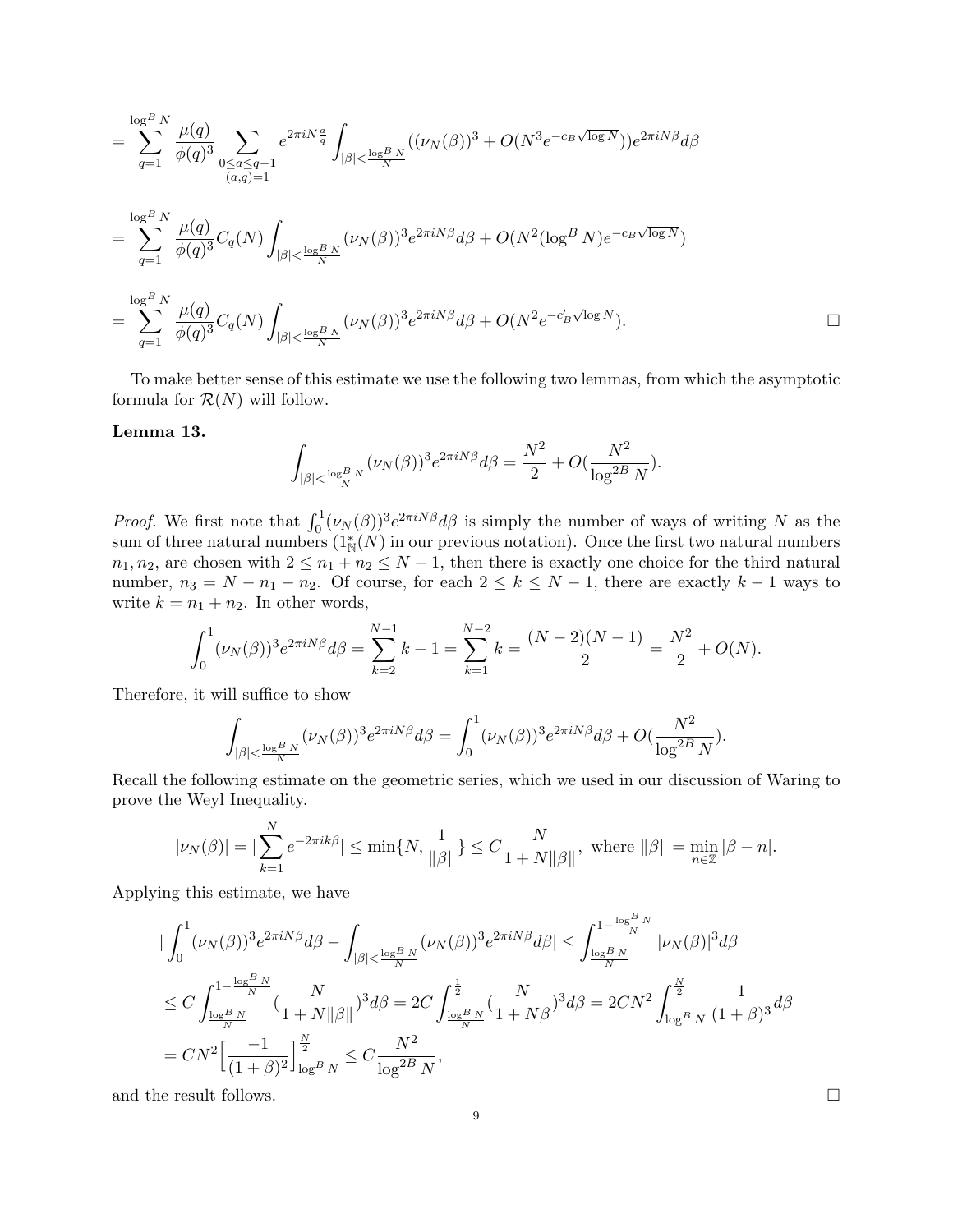Lemma 14.

$$
\sum_{q=1}^{\log^B N} \frac{\mu(q)}{\phi(q)^3} C_q(N) = \mathfrak{S}(N) + O\left(\frac{1}{\log^{\frac{B}{2}} N}\right).
$$

Proof. First we will show that

$$
\sum_{q=1}^{\log^B N} \frac{\mu(q)}{\phi(q)^3} C_q(N) = \sum_{q=1}^{\infty} \frac{\mu(q)}{\phi(q)^3} C_q(N) + O(\frac{1}{\log^{\frac{B}{2}} N}).
$$

Recall that for every  $\epsilon > 0$ , there exists a constant  $c_{\epsilon} > 0$  such that  $\phi(k) \ge c_{\epsilon} k^{1-\epsilon}$  for every  $k \in \mathbb{N}$ , so in particular, we can fix  $c = c_{\frac{3}{4}}$ . We also see that  $|C_q(N)| \leq \phi(q)$  for all q. Combining these facts, we have

$$
\begin{split} &|\sum_{q=1}^{\infty}\frac{\mu(q)}{\phi(q)^3}C_q(N)-\sum_{q=1}^{\log^B N}\frac{\mu(q)}{\phi(q)^3}C_q(N)|\leq \sum_{\log^B N}^{\infty}\frac{|C_q(N)|}{\phi(q)^3}\\ &\leq C\sum_{\log^B N}^{\infty}\frac{1}{q^{\frac{3}{2}}}\leq C'\int_{\log^B N}^{\infty}\frac{1}{x^{\frac{3}{2}}}dx\leq \frac{C''}{\log^{\frac{B}{2}}N}. \end{split}
$$

Now it will suffice to show that  $\sum_{q=1}^{\infty}$  $\mu(q)$  $\frac{\mu(q)}{\phi(q)^3}C_q(N) = \mathfrak{S}(N)$ . We see that  $A_N(q) = \frac{\mu(q)}{\phi(q)^3}C_q(N)$  is a multiplicative function of q, as  $\mu$  and  $\phi$  are known to be multiplicative, and  $C_q(N)$  can be seen to be multiplicative in  $q$  by the Chinese Remainder Theorem. We can also see, by arguments similar to those above, that  $\sum_{q=1}^{\infty} |A_N(q)| < \infty$ . Therefore, we can write

$$
\sum_{q=1}^{\infty} A_N(q) = \prod_{p \in \mathcal{P}} \sum_{k=0}^{\infty} A_N(p^k).
$$

However, by the definition of the Möbius function  $\mu$ ,  $A_N(p^k) = 0$  for all  $p \in \mathcal{P}, k \ge 2$ . This yields

$$
\sum_{q=1}^{\infty} A_N(q) = \prod_{p \in \mathcal{P}} (1 + \frac{\mu(p)}{\phi(p)^3} C_p(N)).
$$

We know that  $\phi(p) = p - 1$  and  $\mu(p) = -1$ , and we can see that

$$
C_p(N) = \begin{cases} p-1 & \text{if } p \mid N \\ -1 & \text{if } p \nmid N \end{cases}
$$

Putting it all together, we have

$$
\sum_{q=1}^{\infty} A_N(q) = \prod_{p \in \mathcal{P}} (1 - \frac{C_p(N)}{(p-1)^3}) = \prod_{p|N} (1 - \frac{1}{(p-1)^2}) \prod_{p\nmid N} (1 + \frac{1}{(p-1)^3}) = \mathfrak{S}(N),
$$

.

and the result follows.  $\Box$ 

We are now ready to put the final pieces together. In particular, we will directly apply Corollary 7, Corollary 12, Lemma 13, and Lemma 14.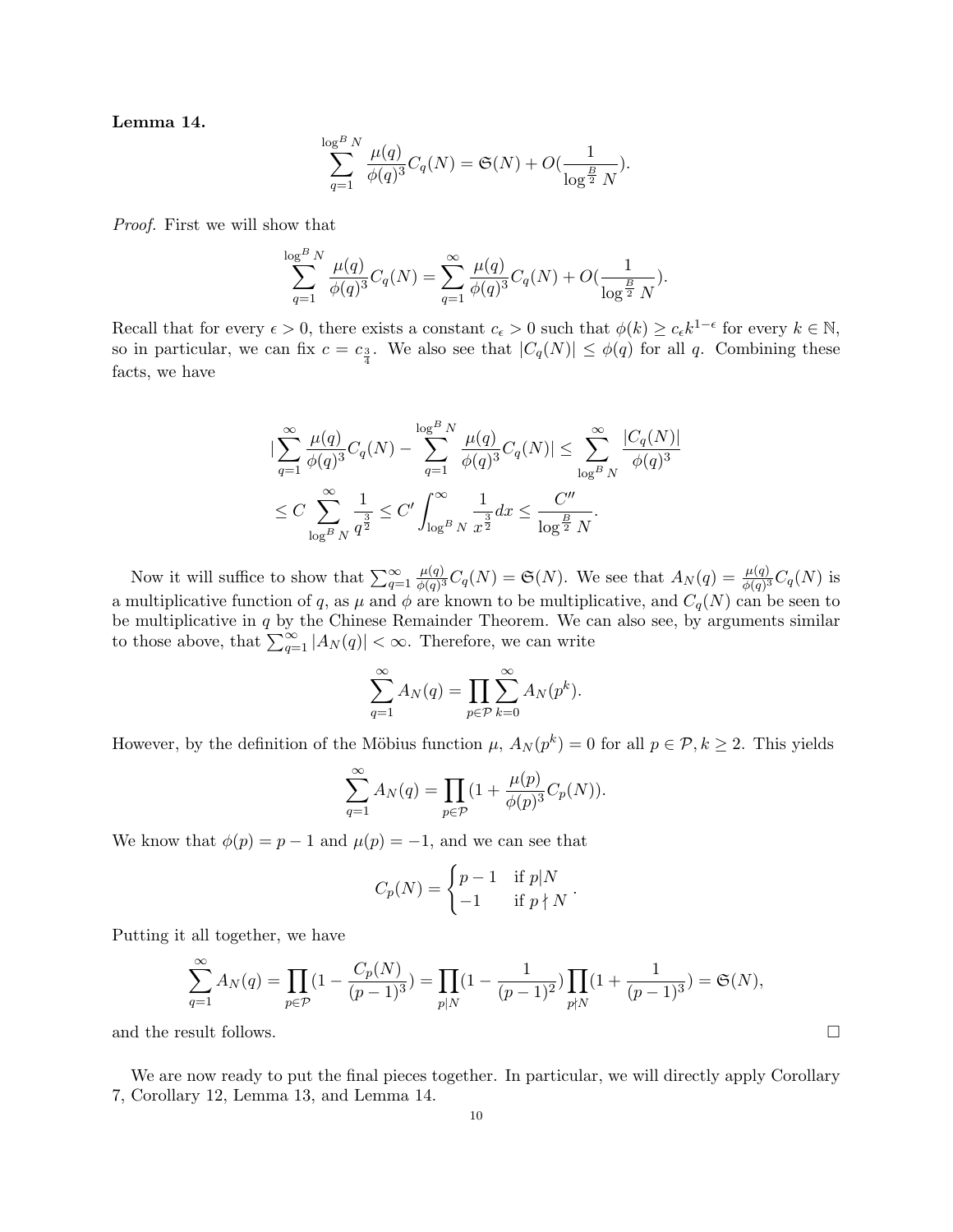Proof of Theorem 2.

$$
\mathcal{R}(N) = \int_0^1 (\hat{\Lambda}_N(\alpha))^3 e^{2\pi i N \alpha} d\alpha = \int_{\mathfrak{M}} (\hat{\Lambda}_N(\alpha))^3 e^{2\pi i N \alpha} d\alpha + \int_{\mathfrak{m}} (\hat{\Lambda}_N(\alpha))^3 e^{2\pi i N \alpha} d\alpha \n= \sum_{q=1}^{\log^B N} \frac{\mu(q)}{\phi(q)^3} C_q(N) \int_{|\beta| < \frac{\log^B N}{N}} (\nu_N(\beta))^3 e^{2\pi i N \beta} d\beta + O(N^2 e^{-C_B \sqrt{\log N}}) + O(\frac{N^2}{\log^A N}) \n= (\mathfrak{S}(N) + O(\frac{1}{\log^B N}))(\frac{N^2}{2} + O(\frac{N^2}{\log^{2B} N})) + O(\frac{N^2}{\log^A N}) \n= \frac{\mathfrak{S}(N)}{2} N^2 + O(\frac{N^2}{\log^A N}).
$$

We have now shown not only that every sufficiently large odd integer is the sum of three primes, but also that the order of growth of the number of representations of an odd integer as the sum of three primes agrees with our expectation.

 $\Box$ 

### 2. A partial result of the binary Goldbach Conjecture

Using a similar heuristic as before, we could also guess that the number of representations of an even natural number N as the sum of two primes would be on the order of  $\frac{N}{\log^2 N}$ . Using the same estimates we have already obtained in our exposition of Vinogradov's Theorem, we can show that this is the case for "almost every" even integer, in an appropriate sense, yielding another a partial result to the binary Goldbach Conjecture, also originally obtained in the late 1930s.

Recall that for  $S \subseteq \mathbb{N}$ , the density of S, denoted  $\delta(S)$ , is defined as

$$
\delta(S) = \lim_{N \to \infty} \frac{|S \cap [1, N]|}{N},
$$

if the above limit exists. We wish to investigate the density of a particular set of integers, the "bad guys" if you will.

# **Definition.** Let  $E = \{n \in \mathbb{N} \text{ even } | n \notin \mathcal{P} + \mathcal{P} \}$ , and  $E_N = E \cap [1, N]$ .

Note that Goldbach's Conjecture is precisely the statement that  $E = \{2\}$ . We will obtain the weaker result that  $\delta(E) = 0$ , or equivalently  $\delta(\mathcal{P} + \mathcal{P}) = 1/2$ , the statement that almost every even integer is the sum of two primes. We start by defining the appropriate weighted count and the corresponding singular series, analogous to what we did previously.

Definition. We define

$$
G(N) = \sum_{k_1 + k_2 = N} \Lambda(k_1)\Lambda(k_2) = \int_0^1 (\widehat{\Lambda}_N(\alpha))^2 e^{2\pi i N \alpha} d\alpha,
$$
  
and 
$$
\mathfrak{S}_2(N) = \sum_{q=1}^\infty \frac{\mu(q)^2}{\phi(q)^2} C_q(N) = (\prod_{p|N} 1 + \frac{1}{p-1}) (\prod_{p\nmid N} 1 - \frac{1}{(p-1)^2}).
$$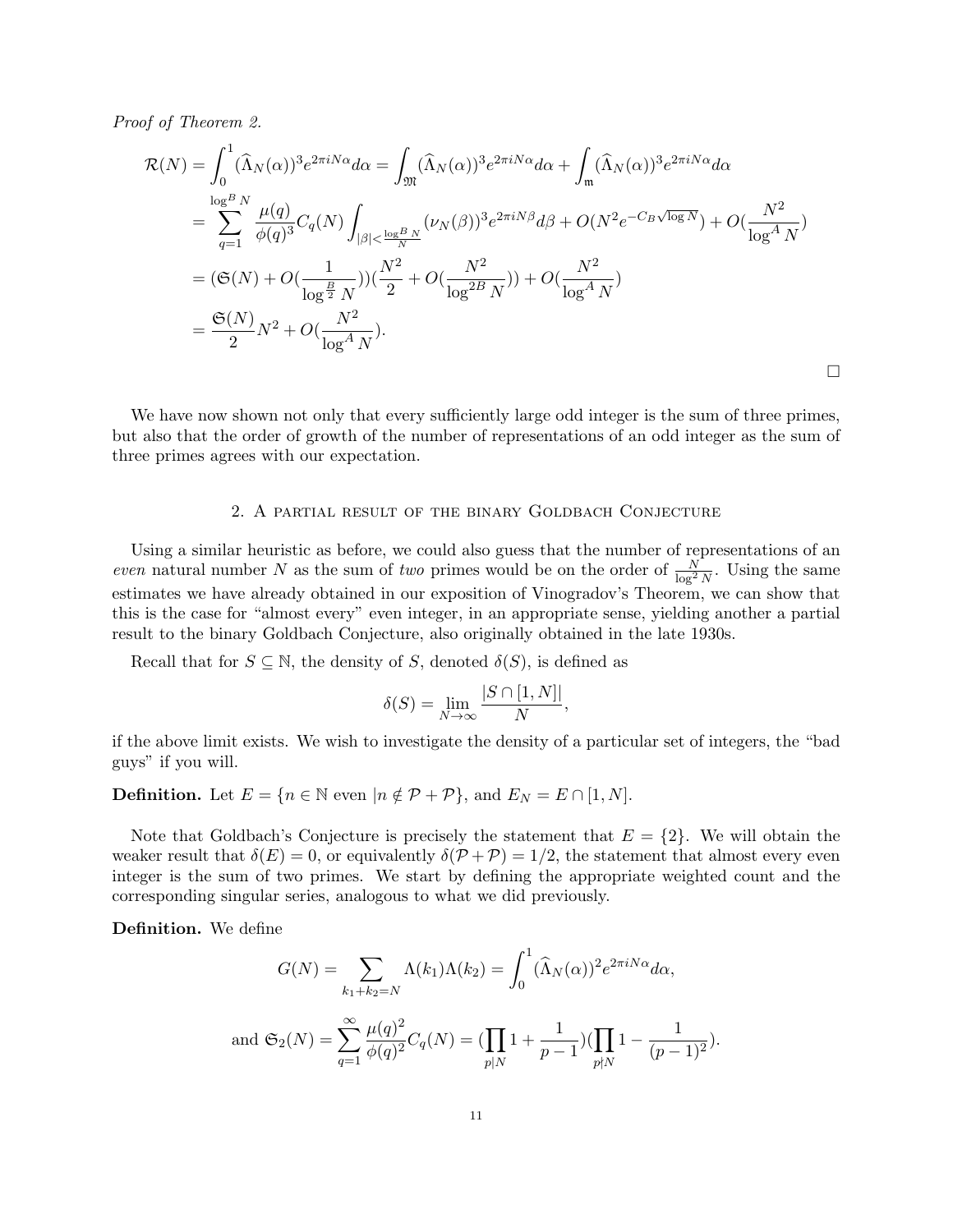The equality of the two expressions for the singular series follows in identical fashion to the corresponding formula in the ternary problem. Note that  $\mathfrak{S}_2(N) = 0$  for N odd, and  $\mathfrak{S}_2(N) > 1$ for N even. A direct analogy to the Vinogradov result would be an asymptotic formula of the shape

$$
G(N) = \mathfrak{S}_2(N) \cdot N + O(\frac{N}{\log^A N}).
$$

Such a result would be a quantitative version of Goldbach's Conjecture, and would in particular imply that E is finite. Obviously this is out of reach, but a weaker way of displaying that  $G(N)$ looks like  $\mathfrak{S}_2(N) \cdot N$  is to bound the mean-square difference. This turns out to be tractable, and yields the promised result.

**Theorem 3.** For a fixed  $A > 0$ , there exists a constant C depending only on A such that

$$
\sum_{n=1}^{N} (G(n) - \mathfrak{S}_2(n) \cdot n)^2 \le C \frac{N^3}{\log^A N}.
$$

Before we get our hands dirty with this proof, let's see why it gets us what we want.

**Corollary 15.**  $|E_N| \leq C \frac{N}{\log^A N}$ , and in particular  $\delta(E) = 0$ .

*Proof.* If  $n \in E$ , then

$$
G(n) = \sum_{\substack{p_1^{k_1} + p_2^{k_2} = n \\ k_1 \text{ or } k_2 \ge 2}} (\log p_1)(\log p_2) \le \sum_{\substack{p^k \le n \\ k \ge 2}} (\log p)(\log n)
$$
  

$$
\le \sum_{p \le \sqrt{n}} (\log_p n)(\log p)(\log n) = \sum_{p \le \sqrt{n}} \log^2 n \le C\sqrt{n} \log n.
$$

In particular, there exists  $N_0 \in \mathbb{N}$  such that

$$
(G(n) - \mathfrak{S}_2(n) \cdot n)^2 > \frac{n^2}{4},
$$

whenever  $n > N_0$  and  $n \in E$ . In other words, for sufficiently large n,

$$
\frac{4}{n^2}(G(n) - \mathfrak{S}_2(n) \cdot n)^2 > 1_E(n),
$$

which implies

$$
|E_N| \le N_0 + 4 \sum_{N_0 < n < N} \frac{1}{n^2} (G(n) - \mathfrak{S}_2(n) \cdot n)^2
$$
 for all  $N > N_0$ .

Therefore, it will suffice for us to show that

$$
\sum_{n=1}^{N} \frac{1}{n^2} (G(n) - \mathfrak{S}_2(n) \cdot n)^2 \le C \frac{N}{\log^A N},
$$

for which we use summation by parts. Letting  $a_n = (G(n) - \mathfrak{S}_2(n) \cdot n)^2$  and  $S_n = \sum_{k=1}^n a_k$ , we have from Theorem 3 that  $S_n \leq C \frac{n^3}{\log^A}$  $\frac{n^{\circ}}{\log^{A} n}$  for all  $n > 1$ , so summation by parts yields

$$
\sum_{n=1}^{N} \frac{a_n}{n^2} = \frac{S_N}{N^2} + \sum_{n=1}^{N} S_n(\frac{1}{n^2} - \frac{1}{(n+1)^2}) \le C(\frac{N}{\log^A N} + \int_2^N \frac{1}{\log^A x} dx),
$$
  
so it will suffice to show that 
$$
\int_2^N \frac{1}{\log^A x} dx \le C \frac{N}{\log^A N}.
$$

 $12$ <sup> $-$ </sup>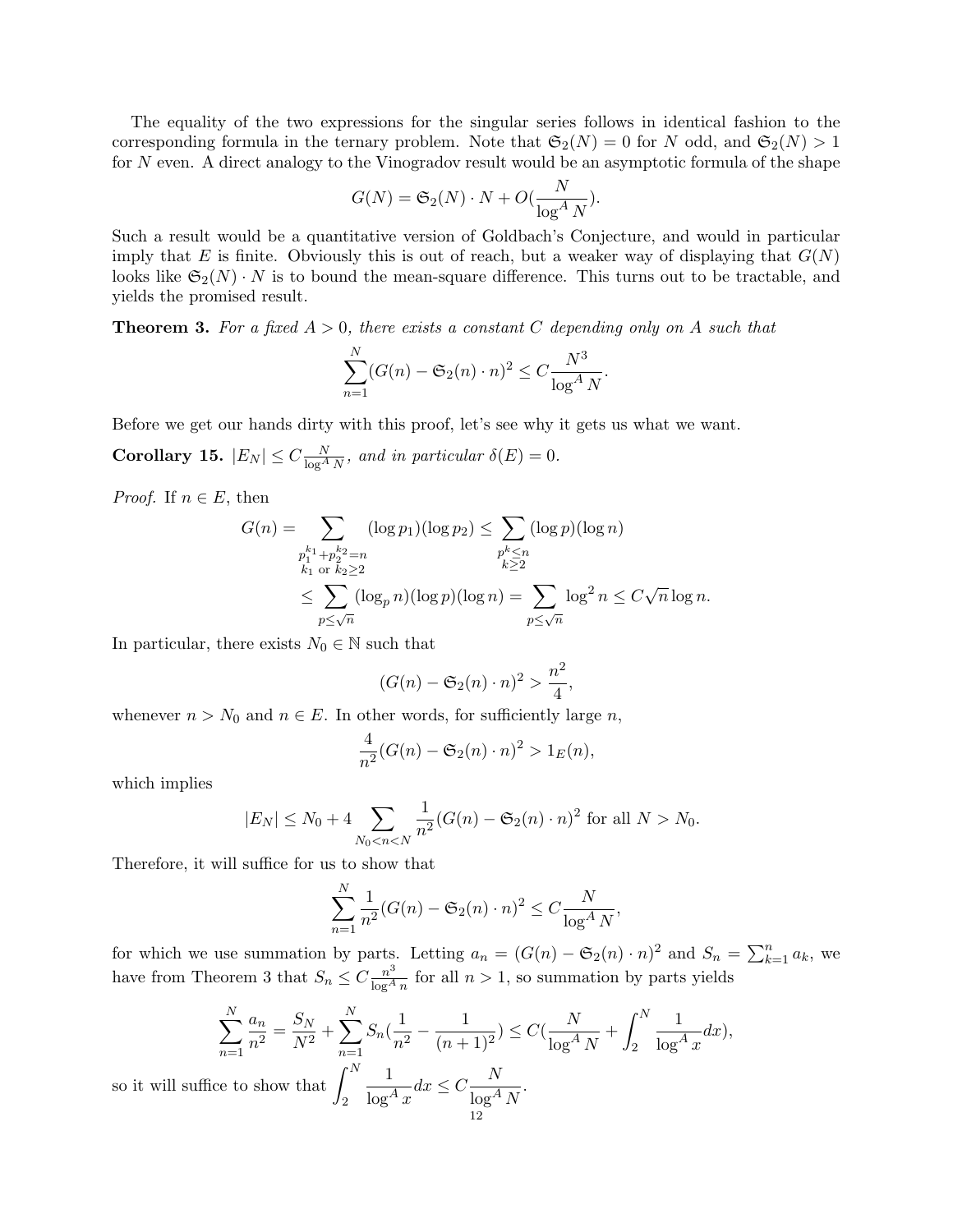By dividing the interval  $[2, N]$ , we see

$$
\begin{aligned} \int_2^N \frac{1}{\log^A x} dx &= \int_2^{\sqrt{N}} \frac{1}{\log^A x} dx + \int_{\sqrt{N}}^N \frac{1}{\log^A x} dx \\ &\leq \frac{\sqrt{N}}{\log^A 2} + 2^A \frac{N}{\log^A N} \leq C \frac{N}{\log^A N}. \end{aligned}
$$

This proves the corollary, but the theorem remains.

*Proof of Theorem 3.* Fix  $A > 0$ , and define B,  $\mathfrak{M}$ , and m as before. We see that  $G(n) = G_1(n) + G_2(n)$ , where

$$
G_1(n) = \int_{\mathfrak{M}} (\widehat{\Lambda}_n(\alpha))^2 e^{2\pi i n \alpha} d\alpha
$$

and

$$
G_2(n) = \int_{\mathfrak{m}} (\widehat{\Lambda}_n(\alpha))^2 e^{2\pi i n \alpha} d\alpha.
$$

By Cauchy-Schwarz,

$$
\sum_{n=1}^{N} (G(n) - \mathfrak{S}_2(n) \cdot n)^2 \le 2 \Big( \sum_{n=1}^{N} |G_1(n) - \mathfrak{S}_2(n) \cdot n|^2 + \sum_{n=1}^{N} |G_2(n)|^2 \Big),
$$

and it will suffice to show that

$$
\sum_{n=1}^{N} |G_1(n) - \mathfrak{S}_2(n) \cdot n|^2 \le C \frac{N^3}{\log^4 N}
$$

and

$$
\sum_{n=1}^{N} |G_2(n)|^2 \le C \frac{N^3}{\log^A N}.
$$

For the latter, we notice that  $G_2(n)$  is a Fourier coefficient for  $\widehat{\Lambda}_N(\alpha)^2 \cdot 1_{\mathfrak{m}}$ , and hence by Bessel's inequality,

$$
\sum_{n=1}^{N} |G_2(n)|^2 \le \int_{\mathfrak{m}} |\widehat{\Lambda}_N(\alpha)|^4 d\alpha.
$$

Invoking Lemma 6 and Plancherel's Identity, we have that

$$
\sum_{n=1}^{N} |G_2(n)|^2 \le C \frac{N^2}{\log^{B-8} N} \int_0^1 |\widehat{\Lambda}_N(\alpha)|^2 d\alpha = C \frac{N^2}{\log^{B-8} N} \sum_{n=1}^{N} |\Lambda(n)|^2
$$
  

$$
\le C \frac{N^3}{\log^{B-9} N} \le C \frac{N^3}{\log^A N}.
$$

This need to jump to the mean-square value in order to estimate the minor arcs is the primary obstruction to obtaining a true asymptotic formula the way we did in the ternary problem.

To estimate  $G_1(n)$ , we invoke Lemma 11, apply arguments virtually identical to those in Corollary 12 and Lemma 13 (just replacing the cubes with squares), and after noticing that

$$
\int_0^1 \nu_n(\beta)^2 e^{2\pi i n \beta} = \# \{ (n_1, n_2) \in \mathbb{N}^2 | n_1 + n_2 = n \} = n - 1,
$$
  
13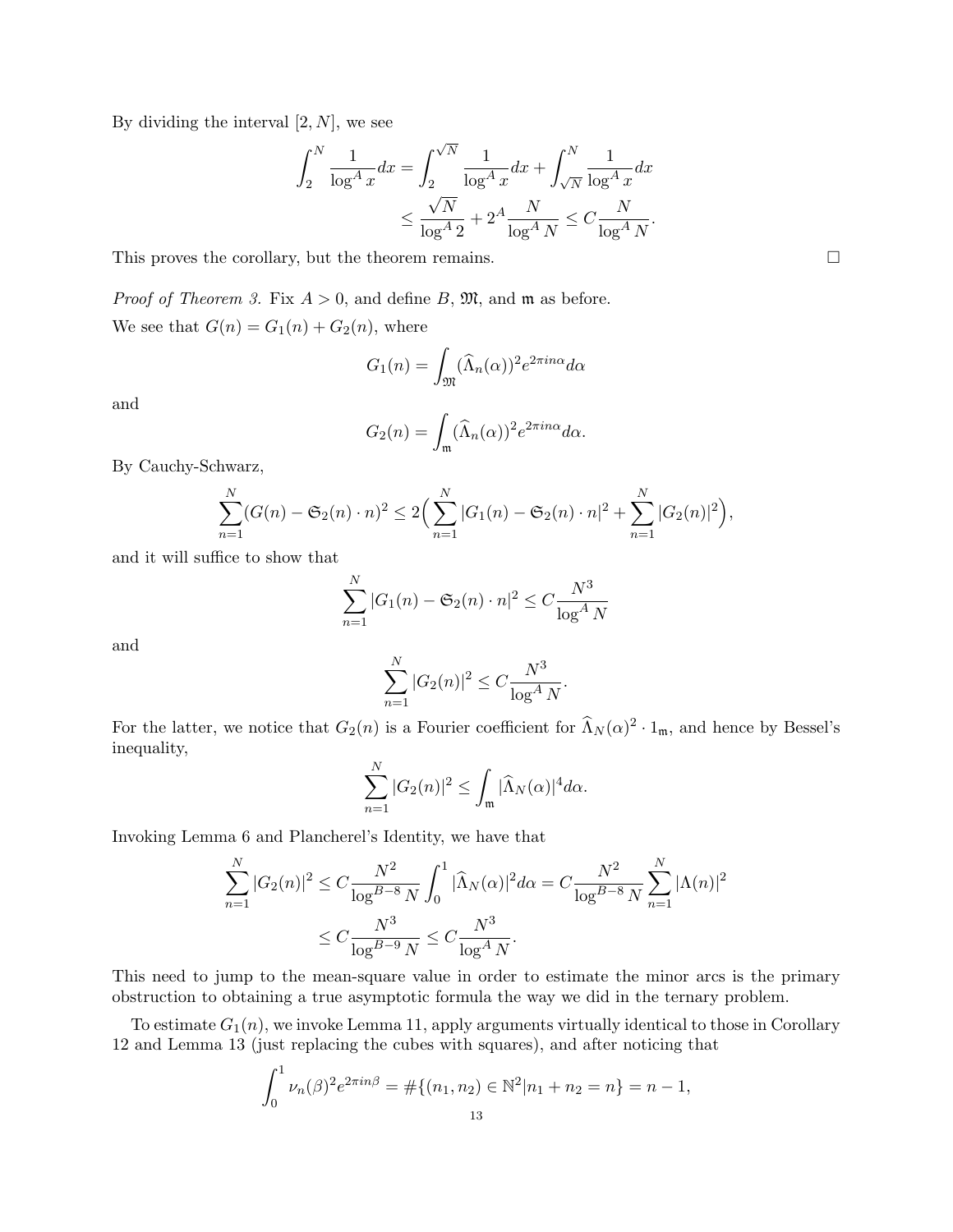we obtain the following estimate for  $n\leq N.$ 

$$
G_1(n)=\mathfrak{S}'_2(n)\cdot n+O(\frac{N}{\log^\frac{B}{2} N}),\text{ where }\mathfrak{S}'_2(n)=\sum_{q=1}^{\log^B N}\frac{\mu(q)^2}{\phi(q)^2}C_q(n).
$$

Now we see that because

$$
\sum_{n=1}^{N} |G_1(n) - \mathfrak{S}_2(n) \cdot n|^2 \le 2(\sum_{n=1}^{N} |G_1(n) - \mathfrak{S}'_2(n) \cdot n|^2 + \sum_{n=1}^{N} n^2 |\mathfrak{S}'_2(n) - \mathfrak{S}_2(n)|^2)
$$
  

$$
\le C(\frac{N^3}{\log^A N} + N^2 \sum_{n=1}^{N} |\mathfrak{S}'_2(n) - \mathfrak{S}_2(n)|^2),
$$

it will suffice to show that  $\sum$ N  $n=1$  $|\mathfrak{S}'_2(n) - \mathfrak{S}_2(n)|^2 \leq C \frac{N}{\log A}$  $\frac{1}{\log^A N}$ .

For this, we use the following facts:

(i) 
$$
C_q(n) = \frac{\mu(\frac{q}{(q,n)})\phi(q)}{\phi(\frac{q}{(q,n)})}
$$
, a generalized version of Lemma 9  
\n(ii)  $\sum_{d=1}^n \frac{1}{\phi(d)} \le C \log n$   
\n(iii)  $\sum_{q=X}^{\infty} \frac{1}{\phi(q)^2} \le \frac{C}{X}$ 

From these, we obtain

$$
\mathfrak{S}_{2}(n) - \mathfrak{S}'_{2}(n) = \sum_{q=\log^{B} N}^{\infty} \frac{\mu(q)^{2}}{\phi(q)^{2}} \cdot \frac{\mu(\frac{q}{(q,n)})\phi(q)}{\phi(\frac{q}{(q,n)})} = \sum_{d|n} \sum_{\log^{B} N < q < \infty} \frac{\mu(q)^{2}}{\phi(q)^{2}} \cdot \frac{\mu(\frac{q}{d})\phi(q)}{\phi(\frac{q}{d})}
$$
\n
$$
= \sum_{d|n} \sum_{\log^{B} N < q < \infty} \frac{\mu(dq)^{2}}{\phi(dq)^{2}} \cdot \frac{\mu(q)\phi(dq)}{\phi(q)} \text{ (setting } q = \frac{q}{d})
$$
\n
$$
= \sum_{d|n} \sum_{\log^{B} N < q < \infty} \frac{\mu(d)^{2}\mu(q)^{3}\phi(d)\phi(q)}{\phi(d)^{2}\phi(q)^{3}} \text{ (since } d|n, (q, n) = 1 \implies (d, n) = 1)
$$
\n
$$
= \sum_{d|n} \sum_{\log^{B} N < q < \infty} \frac{\mu(d)^{2}}{\phi(d)^{2}} \sum_{\log^{B} N < q < \infty} \frac{\mu(q)}{\phi(q)^{2}} \le C \sum_{d|n} \frac{\mu(d)^{2}}{\phi(d)} \cdot \min(\frac{d}{\log^{B} N}, 1),
$$